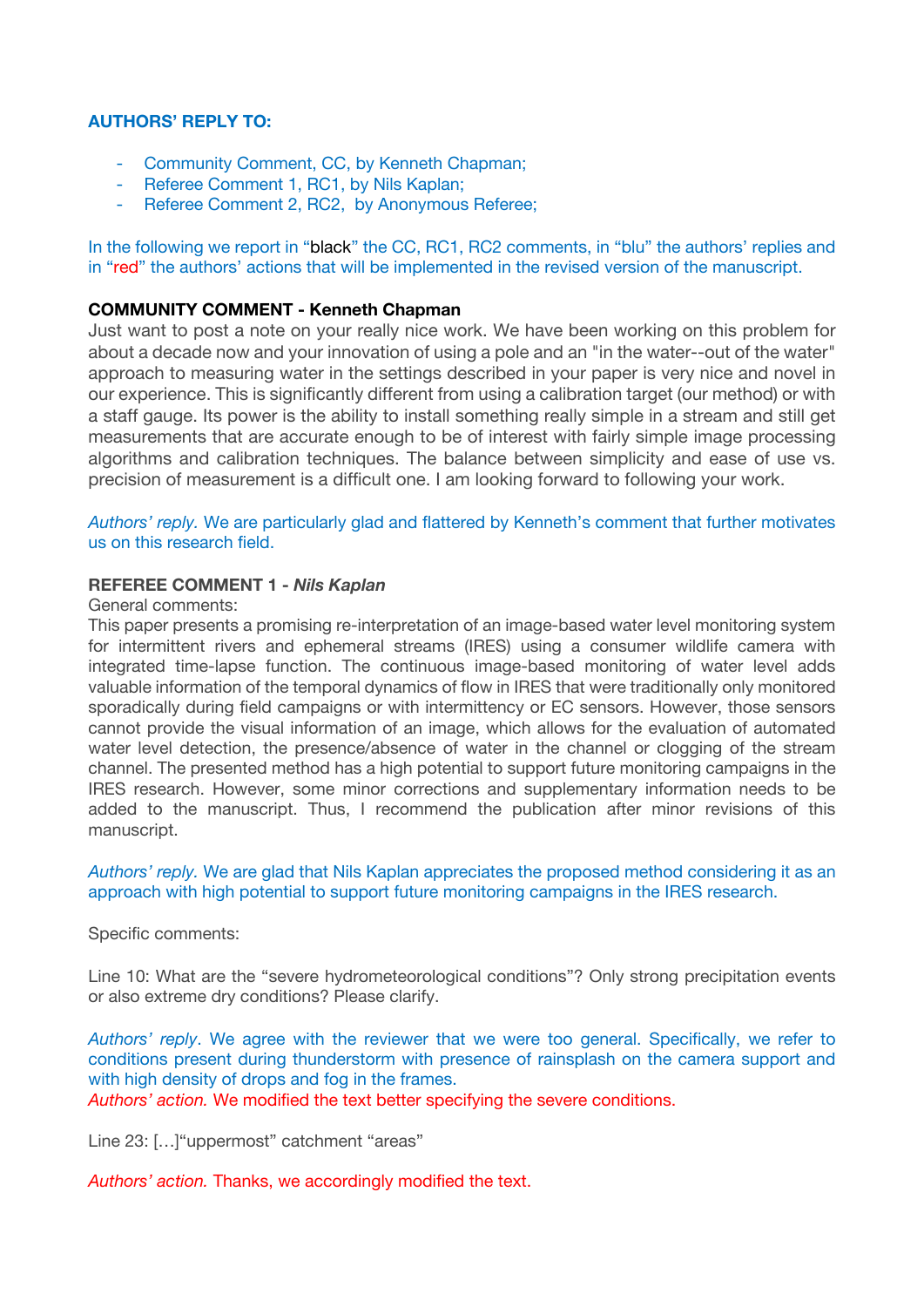Line 23: "posit" seems to be an unusual wording in this context

*Authors' action.* Thanks, we accordingly modified the text.

Line 26: I suggest to use "Conventional" in stead of "Traditional"

### *Authors' action.* Thanks, we accordingly modified the text.

Line 35: The citation of Kaplan et al., 2019 is a bit misleading as the presented dataset achieves it spatial resolution of an combination of EC-sensors, time-lapse imagery and conventional gauging.

### *Authors' action.* Thanks, we better specify it in the text.

Line 38: I would not recognize the noise of the sensor as biggest thread for EC-data accuracy for presence/absence of water but the accurate position of the sensor at the deepest point in the channel cross-section. The noise introduced by clogged material at the sensor is rather well to handle by using a little large thresholds for the EC-values.

*Authors' action.* Thanks, we agree, we accordingly modified the text in line 38.

Line 45: is very close to the sentence in Line 1. Maybe consider small changes to the wording.

### *Authors' action.* Thanks, we accordingly modified the text.

Line 110: I experimented with a similar setup using a white pole, but the reflection of the pole through a clear water surface were too bright to extract the water line. Thus, I am interested in the paint you used for the pole (special matt color used?) and if the paint had any ability to prevent growth of algae, which would potentially affect the image processing algorithm. This would add valuable information to the manuscript.

*Authors' reply.* We agree that the pole color could be pivotal in the proposed method. Presently, we are investigating on the best possible option exploring the RGB channel for different colors. In the described experiments we adopted the "OBI Spray Colour Pure White RAL 9010, Opaque" and we did not see growth of algae.

*Authors' action.* Thanks, we added the paint information into the text.

Line 112: A little more details on the mounting system would be beneficial. Were specific measures be taken to prevent theft and/or camera movement?

*Authors' reply.* We sadly agree with Nils Kaplan, indeed we did not plan a specific measure to prevent theft, which happened just few days ago.

Line 119: In this section a note on programming language and potentially packages used to write the image processing software would be great.

*Authors' action.* Thanks, we added the language and software information into the text.

Line 122: Is the ROI static or set by an algorithm? Is the algorithm capable to respond to issues with movement of either the pole or the camera?

*Authors' reply.* The ROI is static and presently the algorithm is not capable to respond to such issues. This is subject of ongoing work.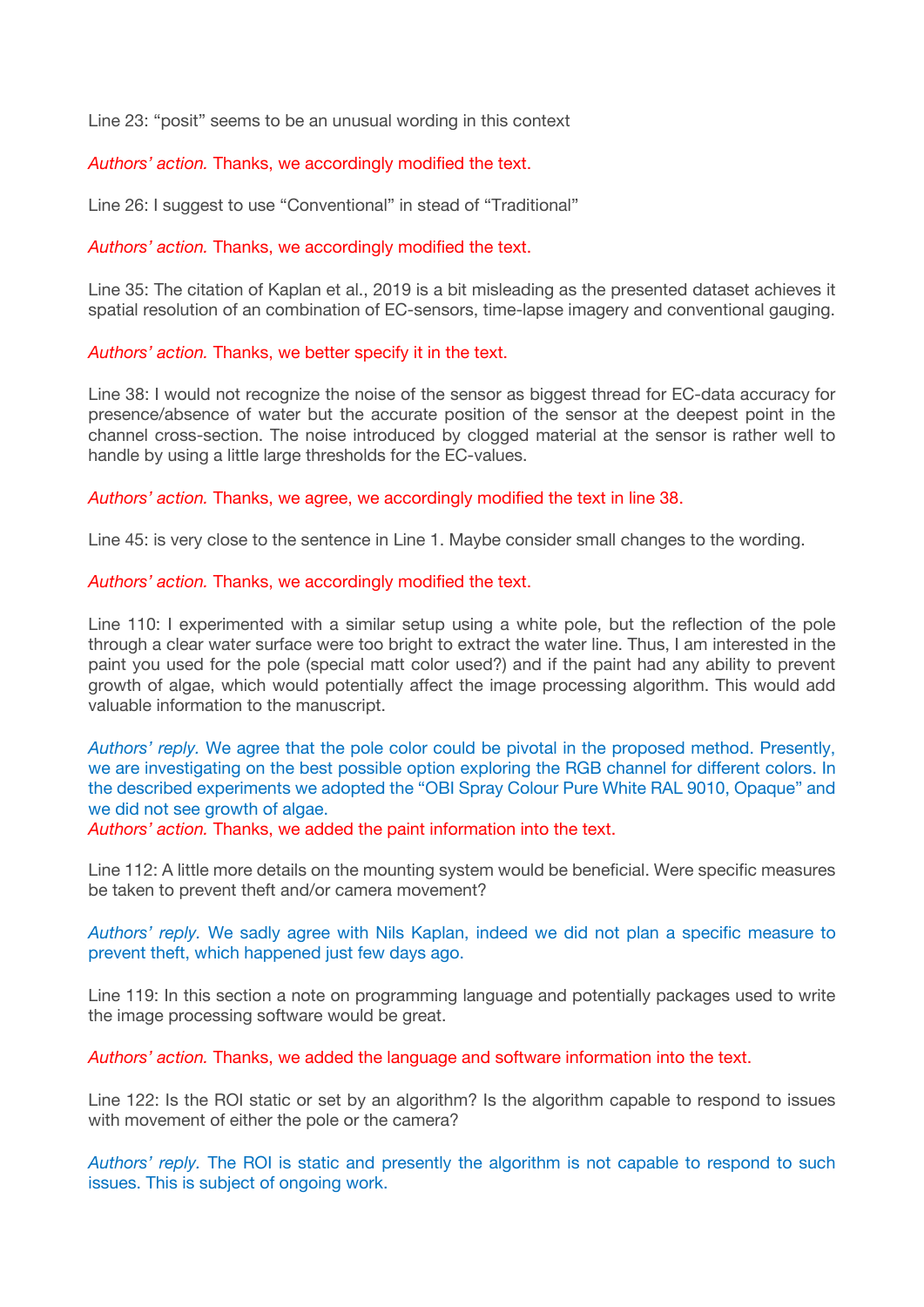Line 124: Is the number thresholds individually calibrated for each site or automatically set according to the illumination conditions?

*Authors' reply.* Presently, we are investigating the optimal number of thresholds and its stability. For the paper application we did not calibrate or optimize the number of thresholds, we only selected a preliminary reasonable value.

Line 137: Please add the information about the size of the moving average window already in this sentence to avoid confusion.

*Authors' action.* Thanks, we accordingly modified the text.

Line 138: […] "difference" between moving average and raw value […]?

Line 138: […] "set to the 90% quantile" of the moving window.

Line 138: The 90% quantile threshold might be a little bit too low to capture the fast dynamics of extreme events in ephemeral streams.

*Authors' Reply to the last three comments (Line 138).* We agree that the text was not clear. The 90% quantile is referred to the difference between moving average results and raw values. Values higher than this threshold are removed and filtered. *Authors' action.* We clarified the text.

Line 163: May consider to use "Light scatter" or "Scattered sunlight" instead of "sunflecks".

*Authors' action.* Thanks, we accordingly modified the text.

Line 182: Due to the specific dedication of the method to monitoring IRES it would be very beneficial to add an analysis for the MAE for the dry states of the channel compared to the flowing conditions. In case only the site "C" had dry conditions, it would help already to add this.

*Authors' reply.* Yes, thanks for the useful suggestion. We are presently developing an accurate analysis on the different flow regimes that will be submitted in a future paper.

Line 195: Many image sequences during severe rainfall events were acquired as NIR images in the study of Kaplan et al., 2019. Thus, the difference of MAE between RGB and NIR images might be also an interesting information to add (they might be a reason for the higher MAE here).

*Authors' reply.* We appreciate this comment, indeed we are investigating on that and it will be included in a future paper. We confirm that during the day and at night performances are different. The MAE is very low with NIR images and relatively high with RGB. Presently, we are comparing different supports and colors.

Line 202: Simple image saturation statistics might already be sufficient to remove some of the blurriest images before the actual analysis.

*Authors' reply.* We agree, indeed we are investigating also on preprocessing frames in order to optimize the postprocessing filtering.

Line 210: From an image processing point of view a white pole should be the brightest object compared to other colors. However, the difference between glossy vs. matt paint could be interesting.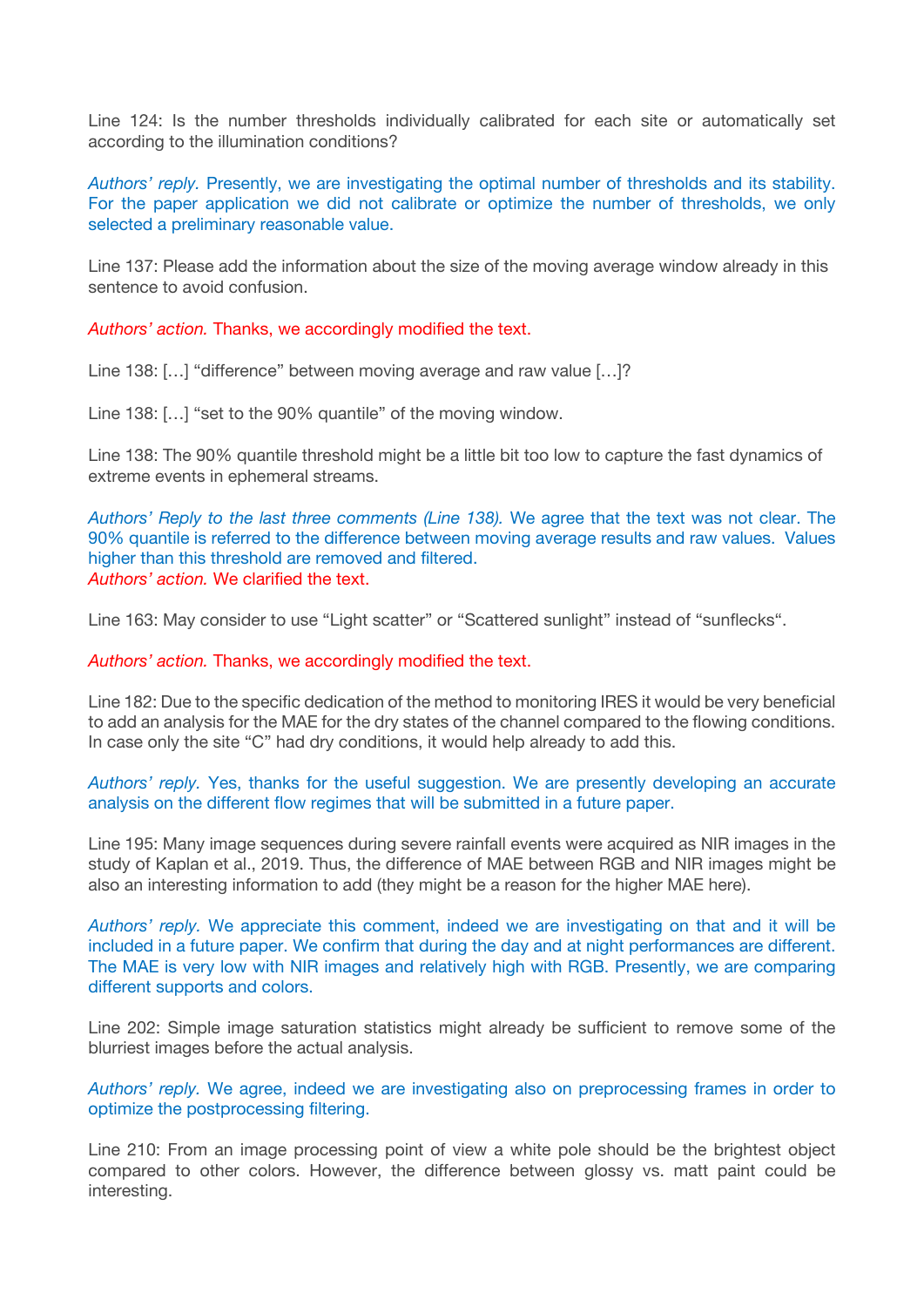# *Authors' reply*. We appreciate the suggestion. Concerning colors we can anticipate that "red" could provide lower MAE.

Line 211: Additionally, to the debris that could get stuck at larger poles, they may have also a larger potential to get eroded.

*Authors' reply.* We agree, potentially it could, however, fortunately, we did not observe relevant erosion phenomena.

Line 241: The advantages of the system could also be stated earlier; potentially at the end of the introduction

*Authors' action.* Thanks, we accordingly modified the text.

Line 242: "with minimal flow disturbance through the pole" instead of "without deploying any sensors in the flow" *Authors' action.* Thanks, we accordingly modified the text.

Technical corrections:

Line 223: "frequency of time-lapse image acquisition" or "image acquisition frequency" instead of "camera acquisition frequency".

*Authors' action.* Thanks, we accordingly modified the text.

Line 224: "time-lapse interval" instead of "frame frequency"

## *Authors' action.* Thanks, we accordingly modified the text.

Figures:

I suggest to include a figure describing the processing algorithm in a flow chart.

*Authors' action.* Thanks, we have included a flowchart in the manuscript.

#### **REFEREE COMMENT 2 -** Anonymous Referee

The application of a camera approach as a low-cost system for water level observations is certainly interesting. However, my rather fundamental issue with this manuscript is the added value of this approach. These days, one can buy water level sensors for 100-200 USD which provide measurements with a millimetre resolution. As the described system utilizes a pole installed in the stream (which is a neat idea), there is also not the argument that no in-stream installations are needed for the camera approach. So, as cool as the described approach is, I am not sure about its practical value. At the end of the manuscript, the authors mention the importance of having pictures of the streambed. I could agree, but if this is the added value, it should be addressed before and in more detail.

*Authors' reply.* We are glad that the reviewer considers the proposed approach interesting, at the same time we respectfully disagree on the absence of stage-cam added value. The presently available sensors for water level observations could have significant drawbacks in a variety of practical applications that could be overcame by the not-intrusive proposed monitoring system. In ephemeral streams, for which the availability of continuous water levels is crucial, we usually have challenging conditions. Indeed, water is absent for a long time and the flood hydrographs could be very fast with rapid and particularly turbulent flow rich of sediment transport, making impossible to install intrusive systems. Moreover, even minimal sediment transport can cover sensors eventually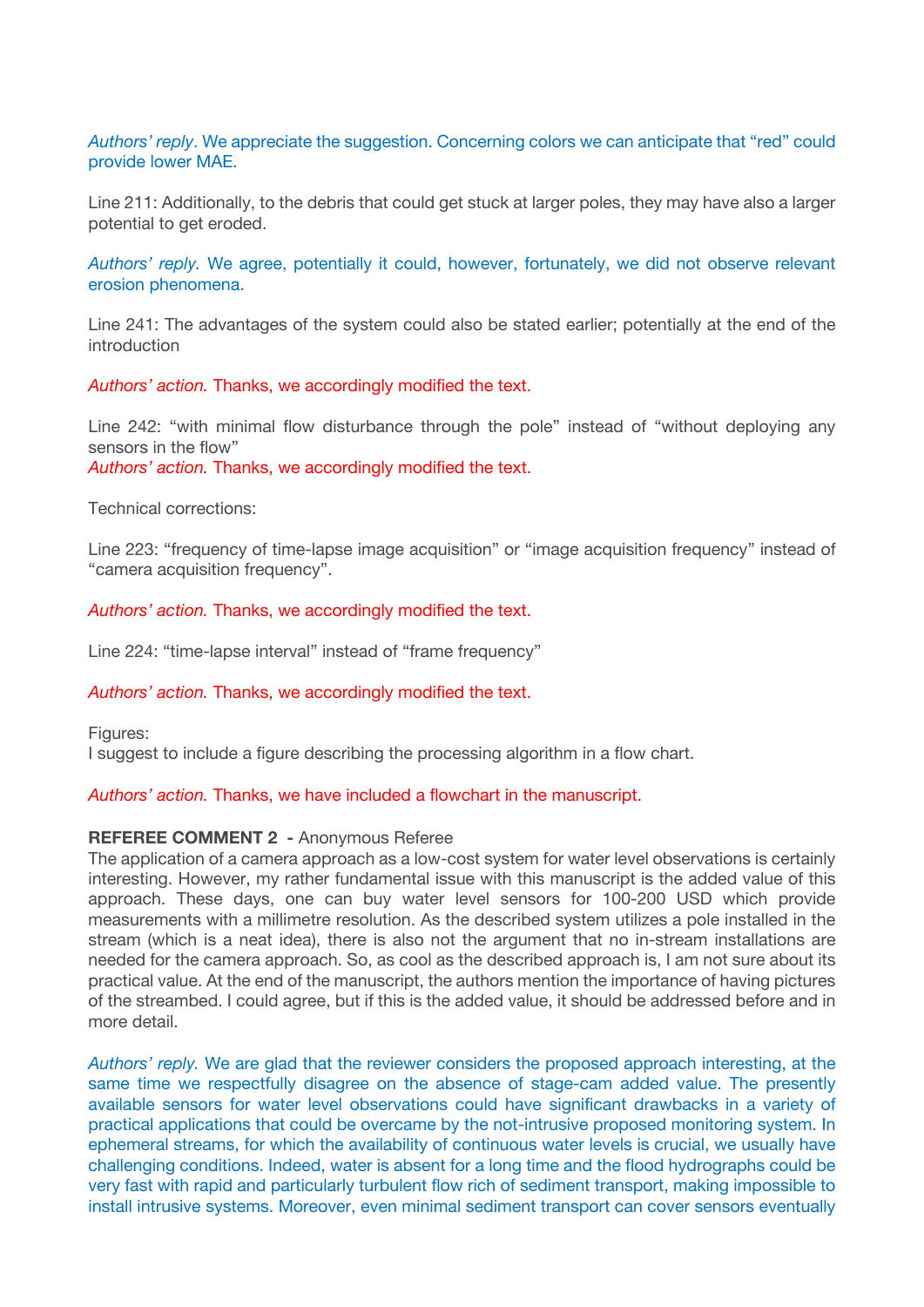installed on the river bed, thus inhibiting permanent installation. Finally, ephemeral streams are typically located in inaccessible areas rich with vegetation, without electrical power, and without enough solar irradiance for installing solar panels. So, other classes of common water sensors cannot be easily installed (or they are economically unfeasible) due to their power requirements. In fact, in our experimental site we tried pressure transducers without success.

My other major concern is the study design. First of all, I am afraid I have to disagree that manual inspection of the images should be the sole comparison. Here a fully independent approach should be used, i.e. a 'real' water level sensor. Second, the observed level variations (Fig 5) are really small. For evaluation, there should be larger changes, especially also in the 'lab setting' of Test A. Using a constant level here limits the evaluation.

*Authors' reply.* We understand the point of the reviewer and we tried alternative sensors, however we realized that the best benchmark is the manual image analysis for quantifying pole length. Actually, we realized that such approach would be a good benchmark also for validating common water level sensors, indeed it is only minimally affected by errors, which are lower than those typically introduced by every sensors. Concerning level variation, we illustrated different kinds of events and, being the present manuscript a technical note, where the method is proposed for the first time, we thought that providing results for static water levels where basic and specific conditions are tested would be appropriate.

#### Approach

(fig 2): wouldn't it be advantageous to rotate the image so that the pole is exactly vertical? I am not sure I understood how the tilting of the pole, in reality, is considered. Please clarify.

*Authors' reply.* We agree with the reviewer that we were not clear enough in describing the algorithm. Actually, the measure consists in identifying the vertical height of the bounding box so the pole inclination determines a negligible error (i.e. the error due to the inclination for the frame in Figure 2a is equal to 0.7 mm).

*Authors' action.* we have included a flowchart of the algorithm in the manuscript.

Fig 4: why is the pole so long? This seems to make things rather unstable

*Authors' reply.* The pole length is not an issue, it depends on the expected maximum water level that the stream could reach during an extreme event. We did not observe instability since the pole is inserted in the ground for 40-50 cm.

*Authors' action.* we better specified in the text the pole installation description.

Minor comments:

Sometimes long lists of references are given, e.g. P1L18-19, please try to be more specific about the contributions of the individual papers.

*Authors' reply.* We thank the reviewer, this long list is to underline how crucial the water level observation is for hydrological investigations. Providing details would make the introduction too long including off topic information.

P2L41: here 'only' should be added for clarification

*Authors' action.* Thanks, we accordingly modified the text.